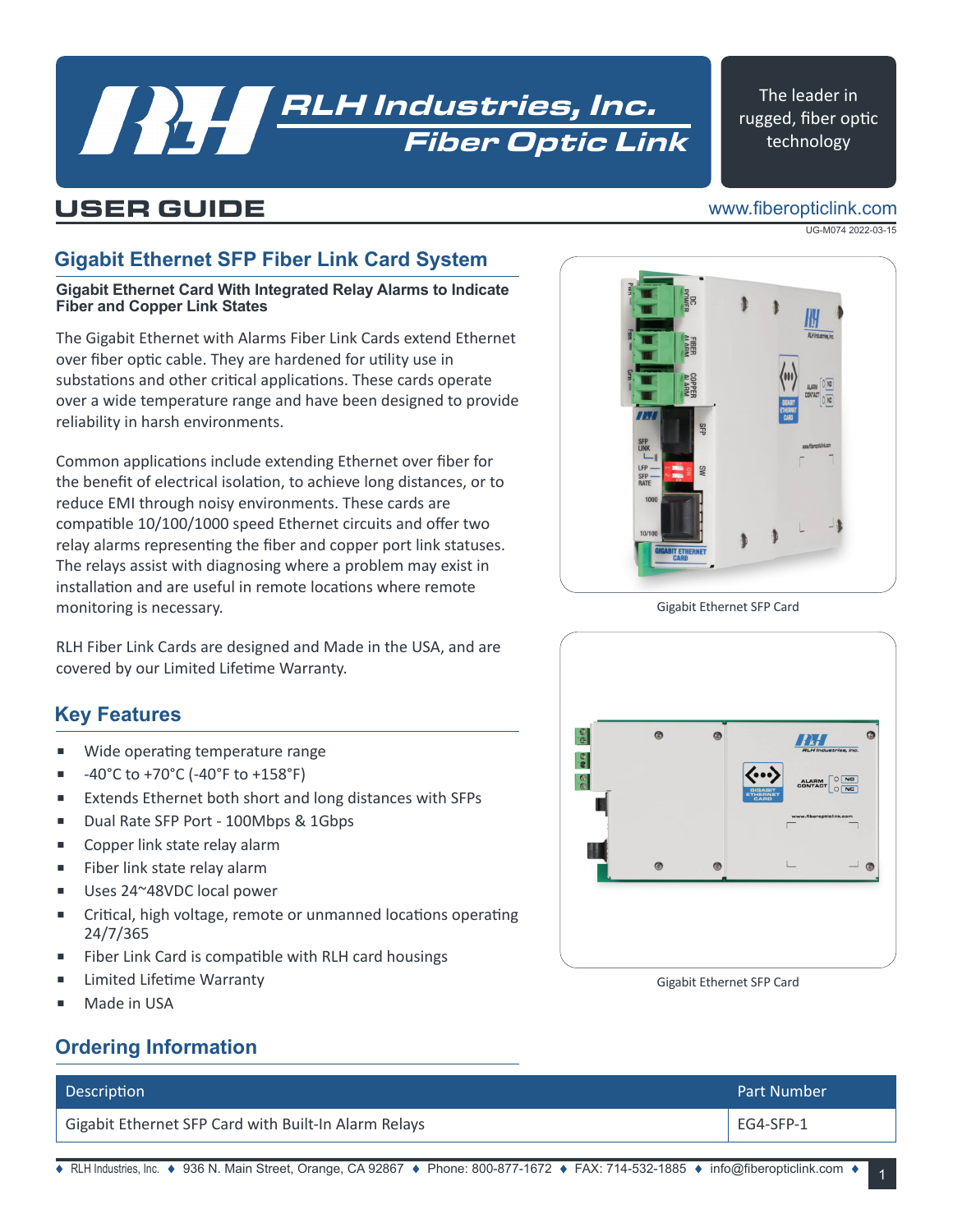## Fiber Optic Link RLH Industries, Inc.

The leader in rugged, fiber optic technology

### USER GUIDE

www.fiberopticlink.com

#### **General Safety Practices**

The equipment discussed in this document may require tools designed for the purpose being described. RLH recommends that service personnel be familiar with the correct handling and use of any installation equipment used, and follow all safety precautions including the use of protective personal equipment as required.

#### **Intended Audience**

This guide is intended for use by knowledgeable telco/network installation, operation and repair personnel. Every effort has been made to ensure the accuracy of the information in this guide is accurate. However, due to constant product improvement, specifications and information contained in this document are subject to change without notice.

#### **CAUTION - SEVERE SHOCK HAZZARD**

- Never install during a lightning storm or where unsafe high voltages are present
- Use caution when handling copper wiring and follow appropriate safety regulations

#### **Special Handling Requirements**

Be careful when handling electronic components



- This product contains static sensitive components
- Handle the cards at their edges only
- Follow proper electrostatic discharge procedures
- When transporting the card, carry it in an ESD safe container such as the antistatic bag provided with the card

This card utilizes circuitry that can be damaged by static electricity. When transporting the card, carry it in an ESD safe container such as the antistatic bag provided with the card. Before handling cards, discharge yourself of static electricity by physical bodily contact with earth ground. When handling cards, hold by outer edges and avoid touching circuitry. Failure to follow ESD precautions may cause serious damage to the card and prevent proper operation.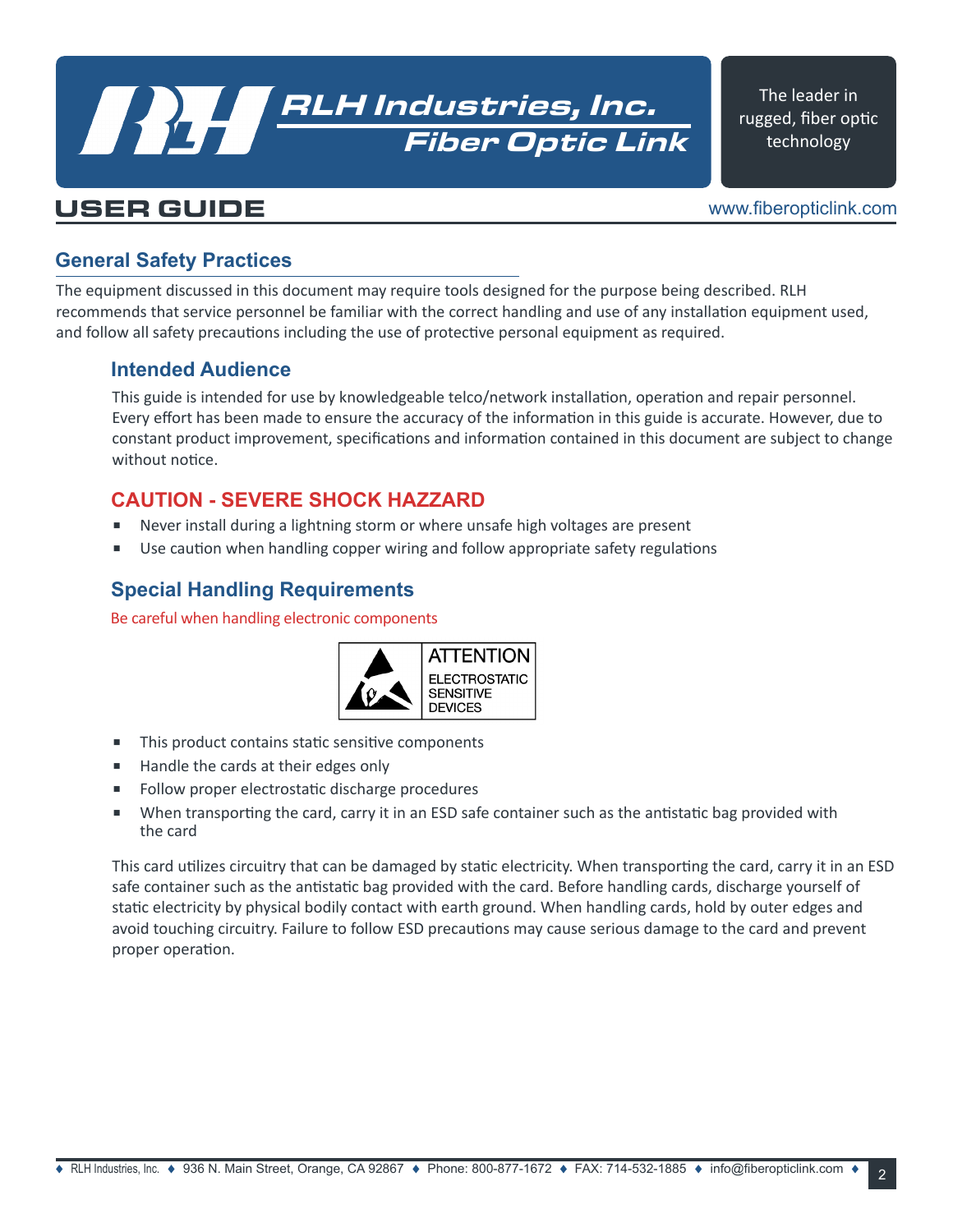# Fiber Optic Link **RLH Industries, Inc.**<br>Fiber Optic Lin

The leader in rugged, fiber optic technology

## USER GUIDE

www.fiberopticlink.com

#### **General Safety Practices (cont'd)**

#### **Guidelines for Handling Terminated Fiber Cable**









- Do not bend fiber cable sharply; use gradual and smooth bends to avoid damaging glass fiber
- Keep dust caps on fiber optic connectors at all times when disconnected
- Do not remove dust caps from unused fiber
- Keep fiber ends and fiber connectors clean and free from dust, dirt and debris; contamination will cause signal loss
- Do not touch fiber ends
- Store excess fiber on housing spools or fiber spools at site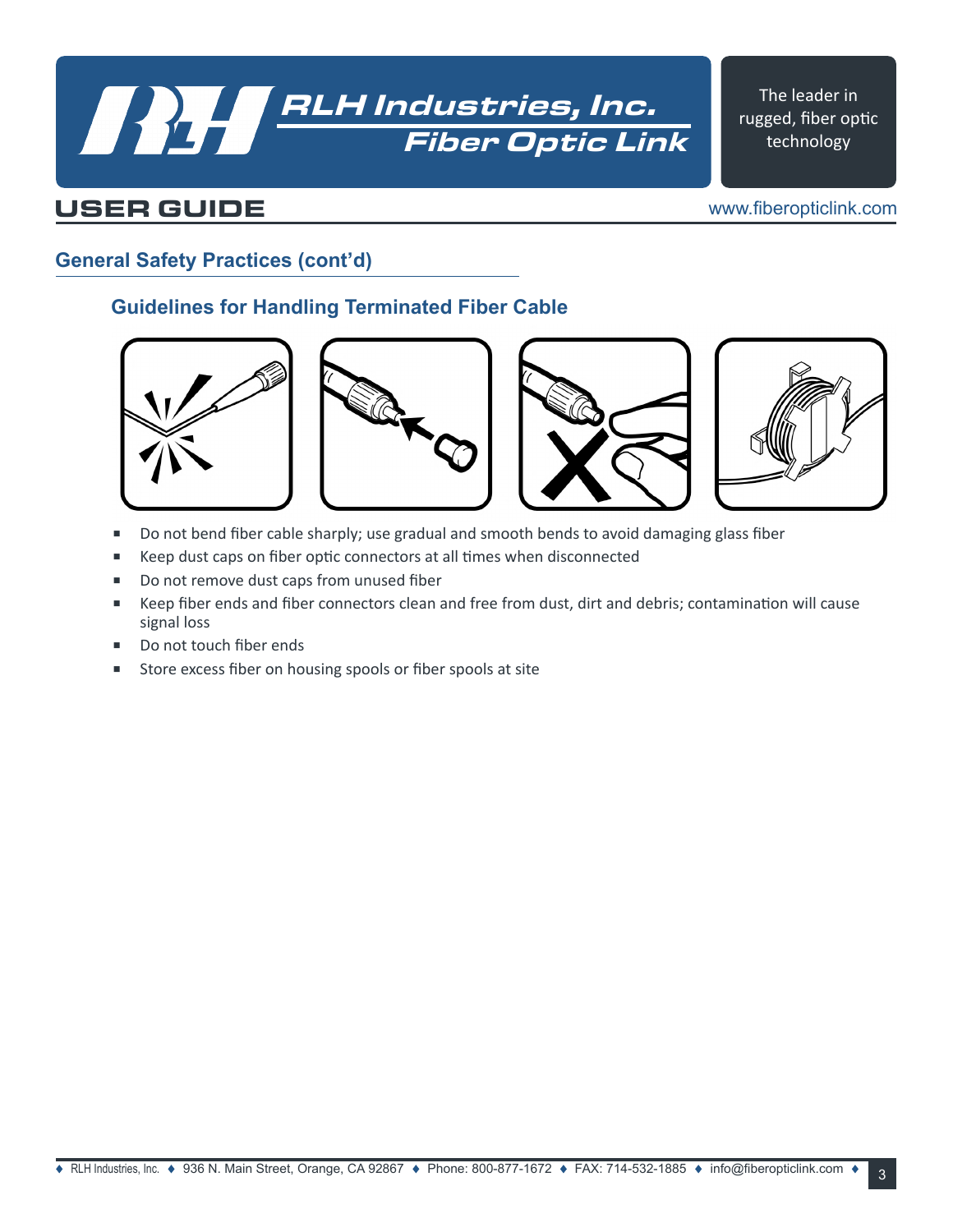## Fiber Optic Link **RLH Industries, Inc.**<br>Fiber Optic Lir

The leader in rugged, fiber optic technology

## USER GUIDE

www.fiberopticlink.com

#### **Installation**

Prior to installation:

- Check for shipping damage
- Check the contents to ensure correct model and options for application are present
- Make sure you have the correct fiber type and power available
- Have a clean, dry installation environment ready
- Observe anti-static precautions

Required for installation:

- RLH Card Housing to hold the Fiber Link Card
- RLH Fast Ethernet or Gigabit Speed SFP, or MSA Compliant SFP
- 24~48VDC power supply
- Flat head screw driver

Measure the DC voltage of the source power to ensure that it is 24~56VDC. All electrical and fiber optic connections are made directly onto the card. The Ethernet fiber link card is designed to be installed into any RLH card housing.

#### **Install into Card Housing**

Install the Fiber Link Card into the desired RLH Card Housing by depressing the card retainer slightly while sliding the card into the guide rails. See example below with our RLH 5 Card Housing.



#### **Installation into RLH Fiber Link Card Housing**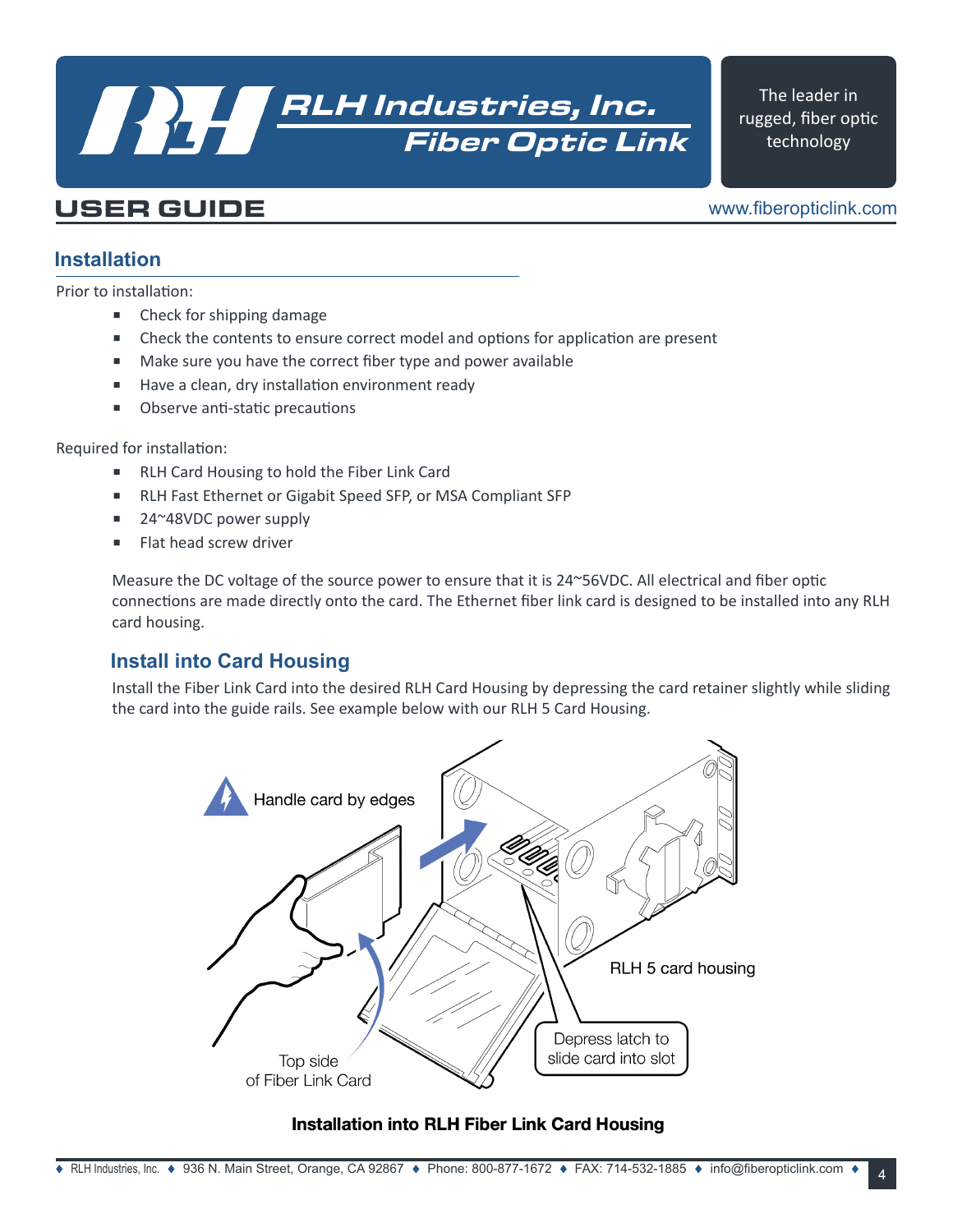

The leader in rugged, fiber optic technology

### USER GUIDE

www.fiberopticlink.com

#### **Operation**

#### **Status and Activity LED Display**



#### **Status and Activity LED Display**

| <b>Name</b>         | <b>LED Label</b>         | <b>LED Status</b>       | Description                                                            |
|---------------------|--------------------------|-------------------------|------------------------------------------------------------------------|
| Power LED           | <b>PWR</b>               | ON                      | System Power OK                                                        |
| Fiber Alarm LED     | <b>FBR</b><br><b>FBR</b> | <b>ON</b><br><b>OFF</b> | Fiber is disconnected<br>Fiber is connected                            |
| Copper Alarm LED    | <b>CPR</b><br><b>CPR</b> | <b>ON</b><br><b>OFF</b> | Copper RJ-45 port is disconnected<br>Copper RJ-45 port is connected    |
| <b>SFP Link LED</b> | <b>SFP LINK</b>          | ON/Blinking             | SFP has established a link, blinks with activity                       |
| Gigabit LED         | 1000                     | ON/Blinking             | Copper interface operating at 1000 speed, blinks with activity         |
| 10/100 LED          | 10/100                   | ON/Blinking             | Copper interface operating at 10 or 100 speed, blinks with<br>activity |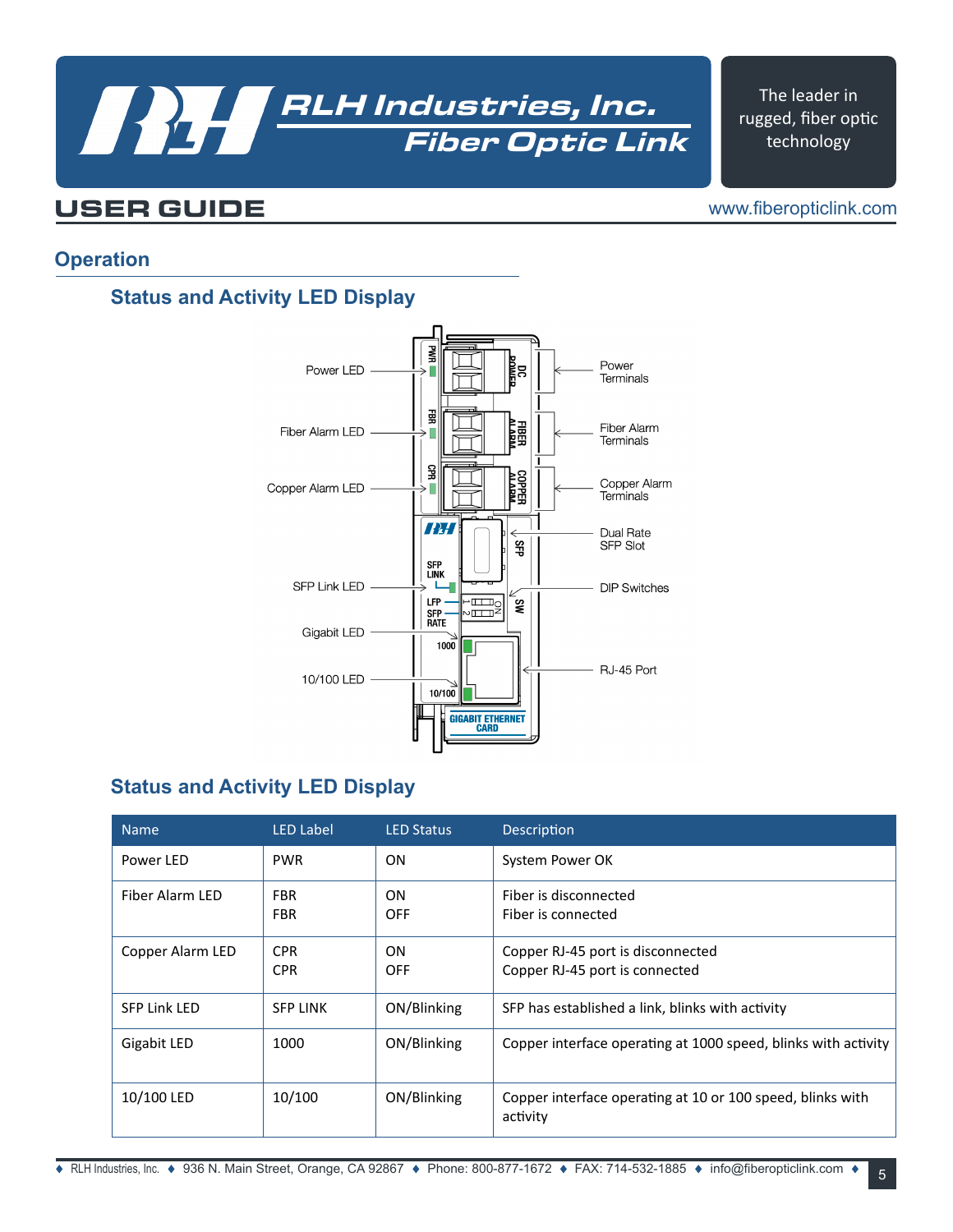## Fiber Optic Link **RALH Industries, Inc.**<br>Fiber Optic Lir

The leader in rugged, fiber optic technology

## USER GUIDE

#### www.fiberopticlink.com

#### **Operation (cont'd)**



#### **Port and Application Guide**

| <b>Name</b>                  | <b>Port Label</b> | <b>Description</b>                                                                                                                                                                                                                                                                                                                                                                                    |  |  |
|------------------------------|-------------------|-------------------------------------------------------------------------------------------------------------------------------------------------------------------------------------------------------------------------------------------------------------------------------------------------------------------------------------------------------------------------------------------------------|--|--|
| <b>Power Terminals</b>       | DC Power          | Terminals are not polarity sensitive, 24~48 DC power is required                                                                                                                                                                                                                                                                                                                                      |  |  |
| <b>Fiber Alarm Terminals</b> | Fiber Alarm       | Fiber Disconnected – Relay contacts are closed<br>Fiber Link Established - Relay contacts are open<br>System Power Loss - Relay contacts are closed                                                                                                                                                                                                                                                   |  |  |
| Copper Alarm Terminals       | Copper Alarm      | Copper Disconnected – Relay contacts are closed<br>Copper Link Established - Relay contacts are open<br>System Power Loss - Relay contacts are closed                                                                                                                                                                                                                                                 |  |  |
| Dual Rate SFP Slot           | <b>SFP LINK</b>   | Accepts SFPs, both Fast Ethernet & Gigabit SFPs can be used<br>SFP Speed is selected with the SFP Rate Dip Switch                                                                                                                                                                                                                                                                                     |  |  |
|                              | LFP               | ON Position - Enables Link Fault Pass through<br>OFF Position (default) - Disables Link Fault Pass Through<br>Application Note: LFP should not enabled when the fiber and copper alarm relays are in use.<br>LFP will cause the alarm relays to not reflect the actual state of the physical connections to<br>the fiber and copper ports. One or the other should be selected for each installation. |  |  |
| <b>DIP Switches</b>          | <b>SFP Rate</b>   | ON Position - Sets SFP slot speed to Fast Ethernet, will now accept only<br><b>Fast Ethernet SFPs</b><br>OFF Position (default) – Sets SFP slot speed to Gigabit Ethernet, will now<br>accept only Gigabit Ethernet SFPs                                                                                                                                                                              |  |  |
| RJ-45 Port                   | N/A               | Accepts standard RJ-45 connectors                                                                                                                                                                                                                                                                                                                                                                     |  |  |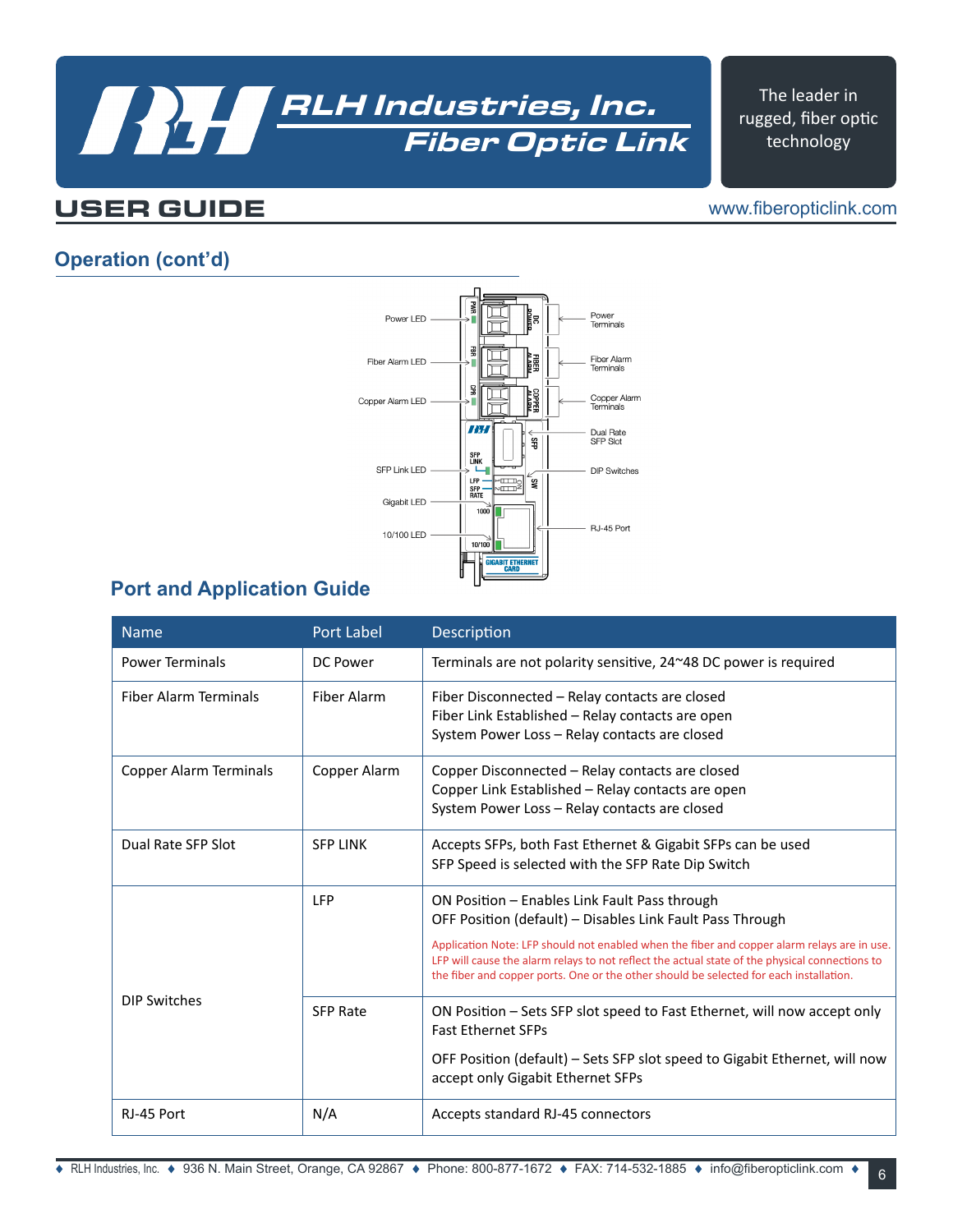## USER GUIDE

www.fiberopticlink.com

The leader in rugged, fiber optic technology

#### **Key Specifications**

| <b>Data Process:</b>                        | Store & Forward, CSMA/CD                                                                                                  |
|---------------------------------------------|---------------------------------------------------------------------------------------------------------------------------|
| <b>Standards:</b>                           | IEEE 802.3 10BaseT Ethernet<br>IEEE 802.3u 100BaseTX Fast Ethernet<br>IEEE 802.3ab 1000BaseT<br>IEEE 802.3z Gigabit Fiber |
| <b>Transfer Rate:</b>                       | 14,880pps - Ethernet<br>148,800pps - Fast Ethernet<br>1,488,000pps - Gigabit Ethernet                                     |
| <b>Transmission Distance:</b>               | Up to 100 meters over twisted pair                                                                                        |
| <b>Transmission Speed:</b>                  | Up to 1000 Mbps                                                                                                           |
| <b>MAC Address:</b>                         | 8K table size                                                                                                             |
| <b>Ethernet Interface:</b>                  | Supports Jumbo Frames, Auto MDI/MDI-X, Auto-Negotiation                                                                   |
| <b>Ethernet Ports:</b>                      | $(1) 10/100/1000$ Mbps<br>(1) SFP Slot, Dual Rate, accepts 100 or 1000 Mbps speed modules                                 |
| <b>DIP Switches:</b>                        | 1 - LFP (Link Fault Pass) Enable/Disable<br>2 - SFP 1000Mbps / SFP 100Mbps                                                |
| <b>Contact Rating:</b>                      | 60Vp, 24Vac, 1Arms, 1Adc                                                                                                  |
| <b>Relay Switching Speed:</b>               | 5mS (NC,NO)                                                                                                               |
| <b>Alarm Response Time:</b>                 | 5 Seconds (on link loss or link established):                                                                             |
| <b>Power Protection:</b>                    | Over Current, Power Reversal, Polarity Protection                                                                         |
| <b>Power Input:</b>                         | 24~48VDC (2 position pluggable terminal block), Not polarity sensitive                                                    |
| <b>Maximum Power</b><br><b>Consumption:</b> | 8 Watts                                                                                                                   |
| <b>Operating Temperature:</b>               | -40°C to +70°C (-40° to +158°F), 95% non-condensing                                                                       |
| <b>Storage Temperature:</b>                 | -40°C to +85°C (-40° to +185°F), 95% non-condensing                                                                       |
| <b>Construction:</b>                        | Standard RLH Card Form Factor, For use with RLH Card Housings                                                             |
| <b>Warranty:</b>                            | Limited Lifetime                                                                                                          |

Fiber Optic Link

RLH Industries, Inc.